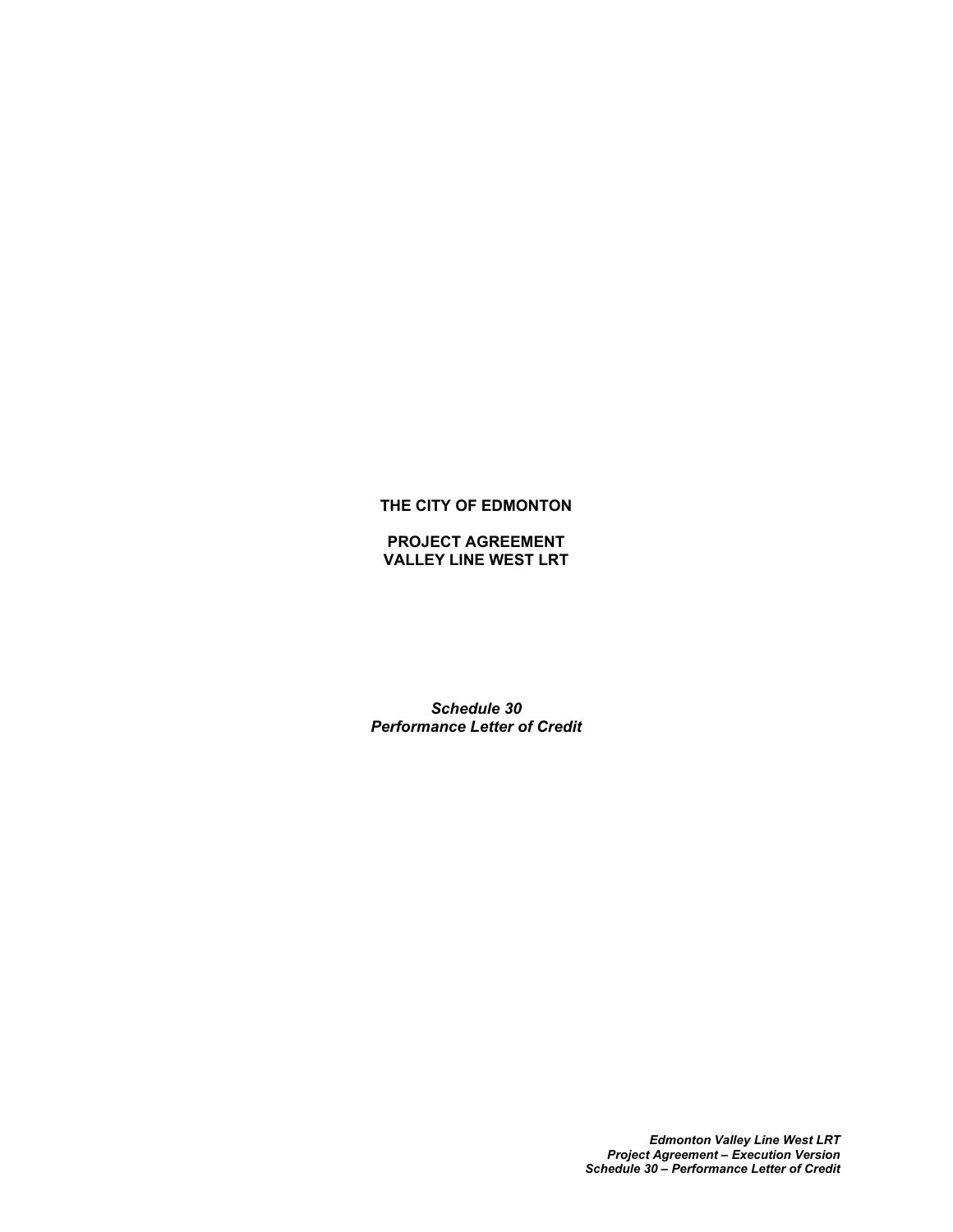#### **SCHEDULE 30**

#### **PERFORMANCE LETTER OF CREDIT**

**[Note: Each Letter of Credit must be issued by a bank that satisfies the requirements set out in Section 21.4(b) of the Project Agreement and must be callable at the bank's counters in Edmonton, Alberta.]**

Letter of Credit:  $\#[•]$ 

Date:  $\lceil \bullet \rceil$ 

The City of Edmonton **[Address]**

Attn:

Dear Sir/Madam:

## **RE: The City of Edmonton – Valley Line West LRT Project**

At the request of our client,  $\left[ \bullet \right]$  ("**Project Co**"), we, **[insert name and address of issuing bank**], hereby issue in your favour an irrevocable standby letter of credit (the "**Letter of Credit**") in the amount of <\*> Million Dollars (\$<\*>,000,000).

The amount available under this Letter of Credit is payable to the City of Edmonton (the "**City**"), at any time and from time to time, upon (a) receipt by us of a written demand for payment, accompanied by a certificate signed by two officers of the City certifying that the City is entitled to draw on this Letter of Credit pursuant to Section 21.4 *[Performance Letter of Credit]* of a project agreement dated December 22, 2020 (as amended from time to time, the "**Project Agreement**"), and (b) presentation of the original of this Letter of Credit.

This Letter of Credit will expire at 5:00 p.m. on <\*> [**insert relevant expiry date**] (the "**Expiry Date**"), and the City may call for payment of any amount outstanding under this Letter of Credit at any time up to 5:00 p.m. on that date should this Letter of Credit not be renewed.

It is a condition of this Letter of Credit that it shall be automatically extended, without amendment, for one year from the expiration date hereof, or any future expiration date, unless, at least 30 days prior to any expiration date, we notify you, in writing, that we elect not to consider this Letter of Credit renewed for any such additional period. Upon receipt by you of such notice, you may draw the full amount hereunder by means of your demand.

Partial drawings are permitted.

We hereby agree that demands delivered under this Letter of Credit will be duly honoured upon presentation provided that all terms and conditions herein have been complied with.

Written demands drawn under this Letter of Credit shall state on their face that they are drawn under Letter of Credit  $#[•]$ .

It is understood that **[insert name of issuing bank]** is obligated under this Letter of Credit for payments of monies only.